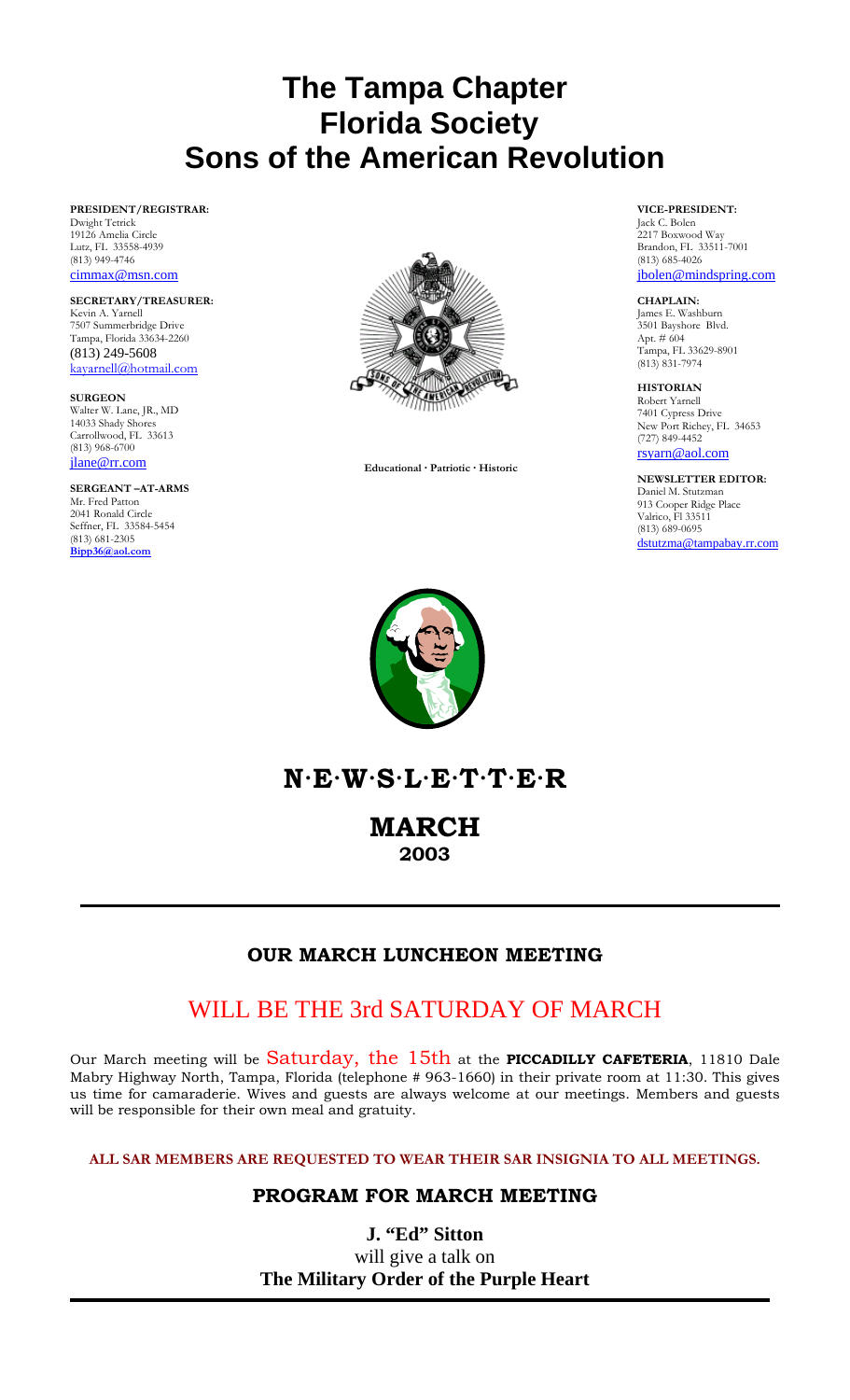### **MINUTES OF THE FEBRUARY 15,2002 MEETING OF THE TAMPA CHAPTER SAR AT PICCADILLY CAFETERIA, DALE MABRY HIGHWAY NORTH TAMPA, FLORIDA.**

Minutes of the February 15, 2003 meeting of the Tampa Chapter SAR

President Tetrick called the meeting to order at 12:00. Chaplain Jim Washburn offered the invocation. The secretary led the pledge to the flag and the president the pledge to the SAR.

Members present: Dwight Tetrick, Jack Bolen, Dan Stutzman, Marty Miller, Jim Washburn, Bob Yarnell, and Kevin Yarnell.

Welcome guests: June Bolen, Janette Tetrick, and Don Middleton- potential member. Bob Spencer from the Detroit area SAR also joined us.

The president introduced the guests.

The SAR membership approved the minutes of the February meeting as published in the newsletter.

The secretary had no report.

The treasurer reported receiving \$153.00 from the Endowment Trust Fund for reimbursement of our ROTC expenses. The chapter's current balance is \$2,265.12.

Marty Miller reported on the audit he performed of the chapter books for 2002. He concluded Jack Bolen reported on Fred Patton's health condition. He is home and still under doctor's care.

Vice President Bolen reported on Fred Patton who is currently in the hospital. Fortunately, he is making good progress and may be returning home soon.

Under old business the President returned to the idea of purchasing a digital camera for the chapter. In the past month he purchased his own digital camera which he will bring to meetings and thus we will delay the purchase of a camera for the chapter.

The president asked for volunteers to present JROTC medals at the local high schools. The chapter will continue to hold the awards luncheon- in April this year, but it would still be nice to have a member present at their awards ceremony. Bob Yarnell and Jack Bolen agreed to help as their work schedule allows. Kevin Yarnell will coordinate the assignments with Dwight and the others. Dwight will be handling the senior ROTC medals for the college units.

There being no other business the meeting recessed for lunch.

President Tetrick introduced Vice President Bolen who spoke on the events and forces that shaped George Washington.

Jack began with some background on Washington's ancestry beginning seven generations prior to George. The family began in Sulgrave, England. Jack provided some details about the family leading up to George's birth.

His early childhood was spent in the frontier areas and this setting did much to form his character. George's education was mostly home schooled from his other brother Lawrence and was not substantial. The family was not in anyway well off. George caught the attention of a Lord Fairfax who arranged to get George into the Royal Navy. However, George's mother would not allow this. Instead the Lord Fairfax got George a job on a survey crew. This led to his first purchase of land.

At twenty, George succeeded his brother as a militia leader. This was as much a political position as a military one. The Ohio valley was a contested area between the French and England. Washington was sent as an emissary to the area delivering a message from the English King for the French to leave the area. George delivers the message, which was ignored and survives an attempt on his life by one of the guides on the return journey.

Washington, with no military experience, next travels with a group of soldiers to the Ohio valley. The commander of this group never actually catches up with the force leaving George in charge. Washington makes several errors ending with his defeat at Fort Necessity. He tries unsuccessfully to get a commission in the British army but this doesn't work out.

A second trip into the Ohio valley by the British will George attached as a non-military person ends in another defeat. One might think that Washington would not be well thought of after these two unsuccessful ventures. However, in both cases the Virginians think George as done the best he could under trying circumstances and he continues to gain respect. Further, it is clear that he learned a great deal from these early encounters.

George married a rich widow, Martha Custis, and begins a career as farmer and plantation owner. Tobacco was the major cash crop at the time but it had significant drawbacks in that it needed to be sold in England and the price paid was not in the control of the farmer. So, he converted the land at Mount Vernon from tobacco to wheat and also started a system of crop rotation. This last was an example of the many innovations that Washington employed.

Jack reviewed Washington's views on slavery. These changed as he aged. Increasingly he saw slavery as a significant issue for Virginia and later the new country. All of the slaves at Mount Vernon were freed on George's request after his death and before Martha's death. This was done in a way so as to make the transition as smooth as possible.

The speaker concluded with a few comments on George's death.

President Tetrick expressed the thanks of the chapter for Jack's research and presentation.

Kevin Yarnell won the 50/50 drawing. Thus the treasury was enriched by \$6.00.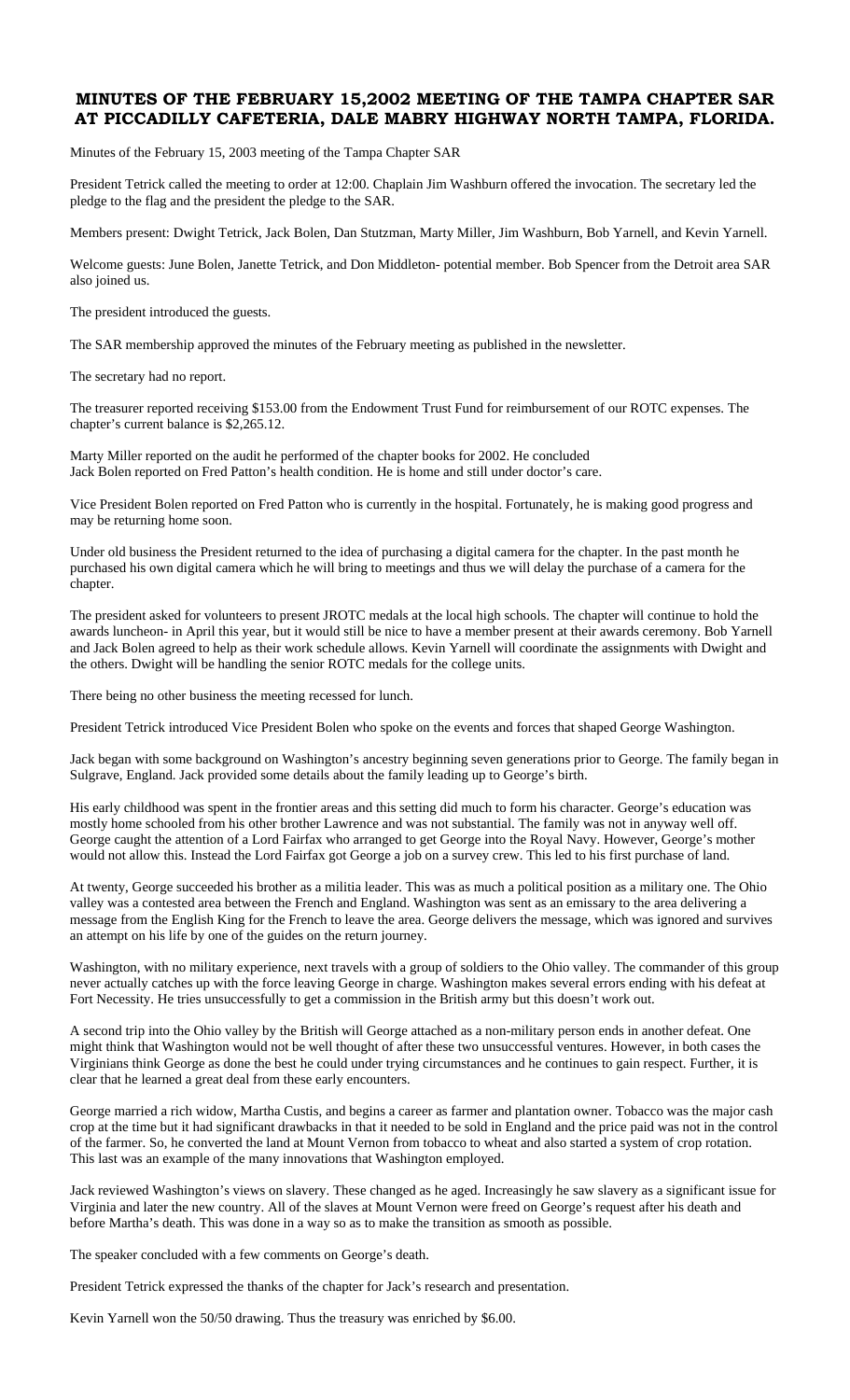President Tetrick led the recessional and Chaplain Washburn benediction. The meeting adjourned at 2:05 PM.

Respectfully submitted,

Kevin Yarnell Chapter Secretary

## **MARCH IN THE REVOLUTION**

- **March 26, 1776** British evacuate Boston.
- **March 12, 1777** The Continental Congress returns to Philadelphia from Baltimore.
- **March 16, 1778** The British Parliament creates a commission to negotiate peace with the colonies. The commission sails to Philadelphia and offers to meet all the demands of the colonies except independence. The Continental Congress declines.
- **March 15, 1781** General Cornwallis suffers heavy losses and stops his plans to conquer the Carolinas. Instead, he retreats to Maryland and then begins his campaign into Virginia.
- **March 5, 1782** Parliament gives the king power to negotiate peace with the United States.
- **March 7, 1782** American militia massacres 96 Delaware Indians in Ohio. This was in retaliation for Indian raids conducted by other tribes.
- **March 20, 1782** Lord North resigns as Prime Minister. Lord Rockingham succeeds him two days later and seeks immediate negotiations with the American peace commission.
- **March 10, 1783** An anonymous letter is circulated among the senior officers under Washington. It calls for a meeting to urge the officers to defy the new government (Congress) for its failure to honor past promises to the Army.
- **March 11, 1783** Washington forbids the meeting and instead wants to hold a meeting on March 15. Another letter is circulated which claims that His Excellency sides with the rebellious officers.
- **March 15, 1783** Washington talks the officers from rebelling and thus preserves the American democracy.



**Jack Bolen, Chapter VP, gives insight to George Washington's life at the February meeting.** 

### **Notes of Interest Concerning Washington**

**More places are named for George Washington than any other President. He is the only person to have a State named for him. Our Nation's Capital is named for him. In addition, 30 counties, 17 communities, 9 colleges, 121 post offices, and 7 mountains are named for the Father of our Country.** 

**During his presidency, Washington felt that bowing rather than shaking hands was more formal.** 

**Even though he was a prosperous farmer, Washington lived a lavish and had trouble handling money. Fact is, he had to borrow money to attend his own inauguration in New York in 1789.** 

**His salary as President was \$25000 per year.** 

**He is the only President not to have lived in Washington, D. C. The nation's capital during his 2 terms in office was in Philadelphia.**